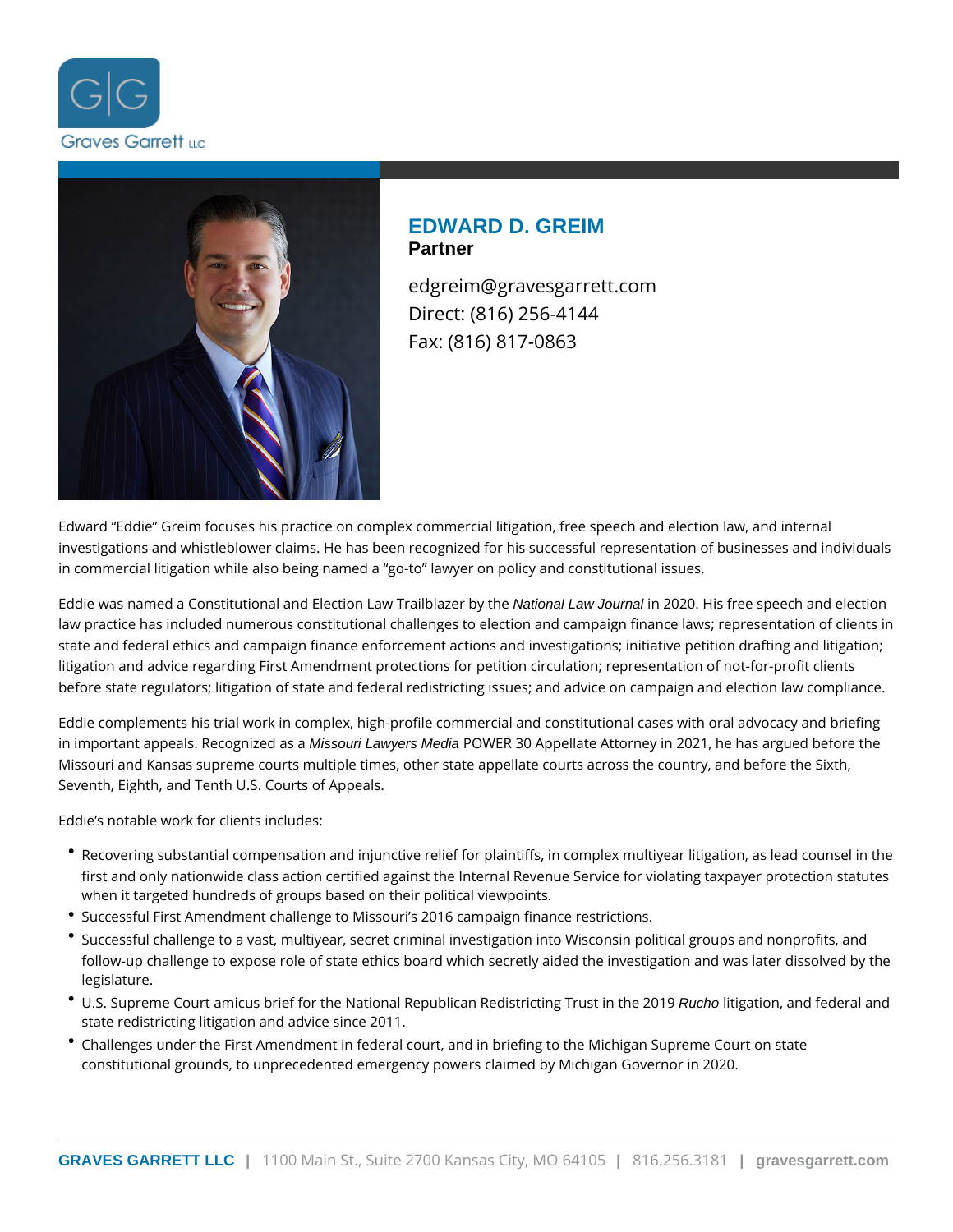- \* Representation of numerous public officials and private citizens who are subject to la viewpoints or policy objectives.
- Oversight of multiple internal investigations.

Eddie received his law degree from Harvard Law School in 2002, where he taught on the Dean s Award for Leadership, and served as President of the Harvard Catholic Law Stude bachelor s degrees, summa cum laude, in economics and political science from the Unive

A native of Excelsior Springs, Missouri, Eddie lives in Kansas City with his family. He en many weekends, he can be found with his wife and daughters exploring sites of local inte and has given presentations or organized discussions at numerous gatherings, formal and personal interest.

### PRACTICE AREAS

- [Commercial and Busines](https://www.gravesgarrett.com/practice-areas/business-law-disputes/)s Litigation
- [Free Speech & Ele](https://www.gravesgarrett.com/practice-areas/free-speech-law/)ction Law
- [Internal Invest](https://www.gravesgarrett.com/practice-areas/internal-investigations/)igations
- [False Claim](https://www.gravesgarrett.com/practice-areas/qui-tam-and-false-claims/)s Act
- [Tax-Exempt Orga](https://www.gravesgarrett.com/practice-areas/tax-exempt-organizations/)nizations

### RECOGNITIONS AND DISTINCTIONS

- POWER 30 Appellate Attorneys: Missouri Lawyers Media, 2021
- Constitutional and Election Law Trailblazer, National Law Journal, 2020
- **St. Thomas More Award, Catholic Lawyers Guild of Kansas City, 2019**
- \* Sigma Chi Significant Sig Award, 2019
- 40 Under 40, Ingram s Kansas City, 2016
- Best of the Bar, Kansas City Business Journal, 2015
- Missouri Lawyers Award: Influential Lawyer Award, Missouri Lawyers Weekly, 2012
- Best Lawyers in America, 2018-Present
- Missouri & Kansas Rising Star, Super Lawyers, 2011-2017
- Up & Coming Lawyer Award, Missouri Lawyers Weekly, 2009

#### CIVIC AND COMMUNITY INVOLVEMENT

- Serra Club of Kansas City, Trustee
- Knights of the Equestrian Order of the Holy Sepulchre of Jerusalem
- Knights of Columbus
- Visitation Church, Faith Formation team

### **EDUCATION**

University of Missouri, B.A. Economics and Political Science (1999)